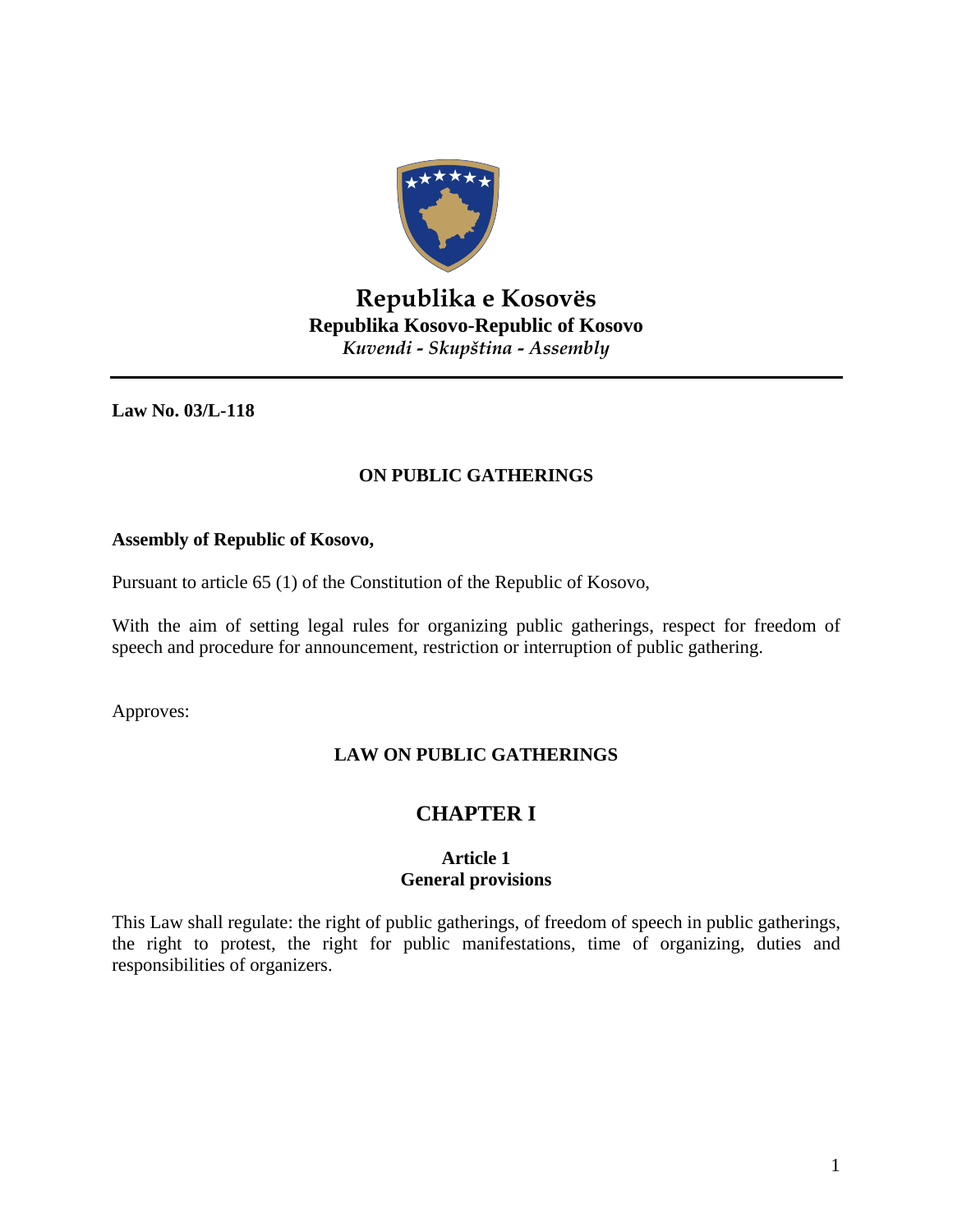# **Article 2 Definitions**

Definitions used in this law have the following meaning:

"**Public gatherings**" are open gatherings of citizens organized by groups, entities, NGO's, political entities etc, to celebrate, make performances or to express concerns and dissatisfaction on different issues.

"**Public places**" are considered squares, boulevards, streets and any other location used freely for the movement of citizens and vehicles.

**"Public open place"**, are places made available for the public, who may enter with a permit after meeting certain requirements.

"**Organizer**" means a person that organizes a gathering and other persons providing assistance.

"**Guardians**" means persons appointed by the organizer of the gathering to keep order and peace during the time of public gathering and which have distinctive marks.

**"Violence"** means the violence exercised by a group of participants, and not by specific individuals, towards other people or objects.

**"Protest"** means firm contradiction for an injustice or an illegal action, expression of dissatisfaction in something firmly.

**"Demonstration"** means manifestation of population in the streets and squares to express openly a political, economic or social request, to oppose something.

## **Article 3 The right to hold public gatherings, types of public gatherings**

1. According to the rules determined under this law, any citizen of Republic of Kosovo regardless of sex, race, color, religion, nationality, economic, financial, education and social state, political affiliation, or any other status, has the right to organize and participate in the public gatherings, according to rules set by this law.

2. According to this law types of public gatherings are considered all peaceful gatherings, like:

- 2.1. gatherings,
- 2.2. manifestations,
- 2.3. marches,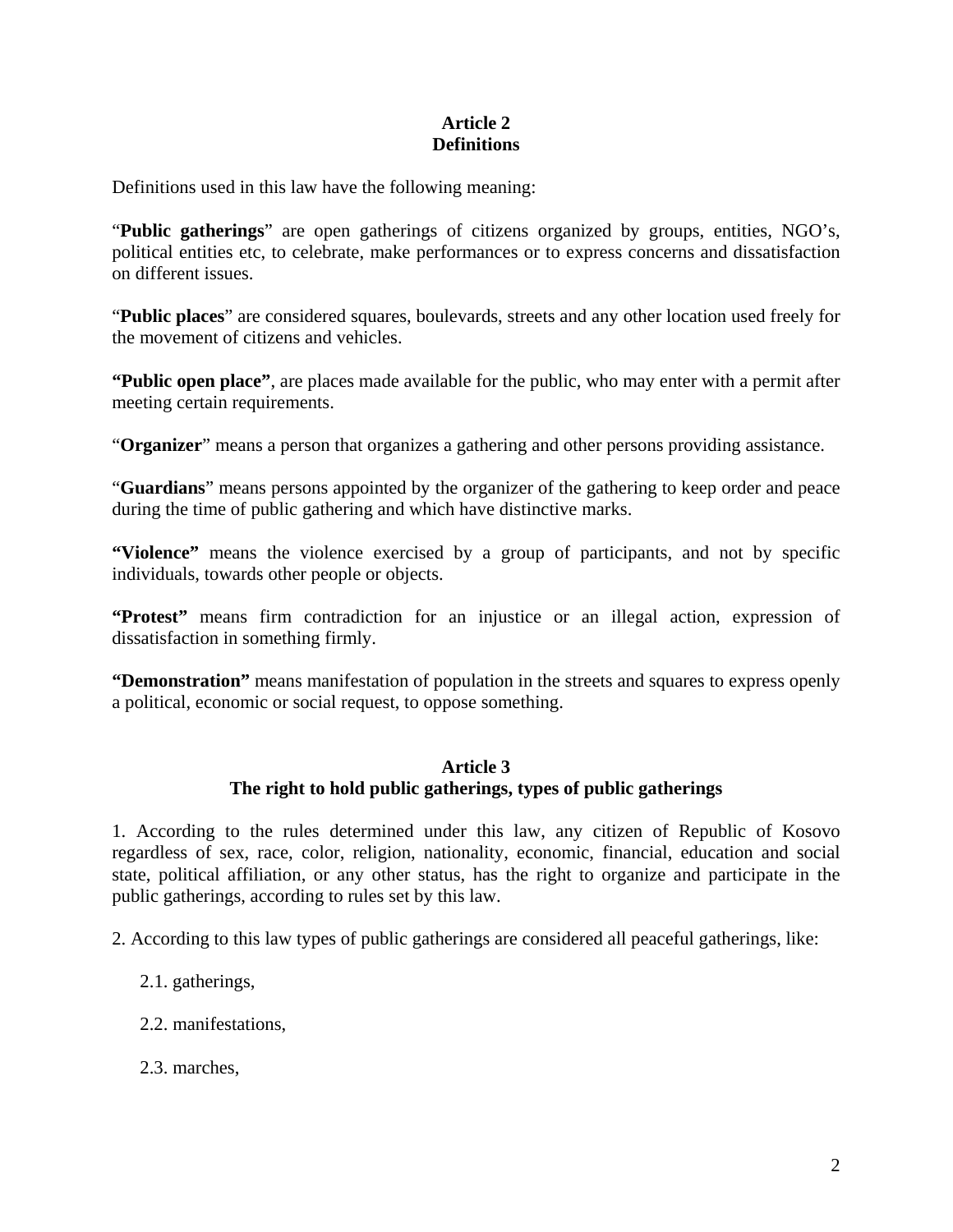2.4. protests,

- 2.5. public celebrations,
- 2.6. peaceful commemorations,
- 2.7. manifestations and events of similar nature where participants express freely and peacefully their viewpoints on issues of interest for them.
- 2.8. demonstrations.

3. Cultural, humanitarian, sportive, religious and amusement performances are also considered to be public gatherings.

## **Article 4 Restrictions and interruptions of public gatherings**

1. This law regulates public gatherings, determines restrictions or interrupts public gatherings when they endanger order, peace and public security, with regard to freedom and rights of other people, moral and public health.

2. The right to participation and speech in public gatherings is forbidden in cases when public gatherings are used to incite violence, inter ethnic or religious hatred or other incitement forbidden by the Law.

3. No public gathering may be held when it is forbidden from police, unless otherwise specified.

## **Article 5 Peaceful public gatherings**

1. Peaceful public gatherings are considered those gatherings which comprise more than twenty (20) persons with the aim to express public political, social, national or racial concerns.

2. Competent bodies for public peace and order are responsible to provide the safety to organize, participate and to provide the freedom of speech to citizens at peaceful public gatherings.

3. Competent bodies for public order can undertake measures to use force, only when the public gathering respectively the protest endangers the general good.

4. An organizer or a representative of a public gathering is obliged to notify the competent bodies for any public gathering to take place, in line with the foreseen terms and conditions.

5. The organizer of a public gathering is responsible to maintain and organize the order of the public gathering.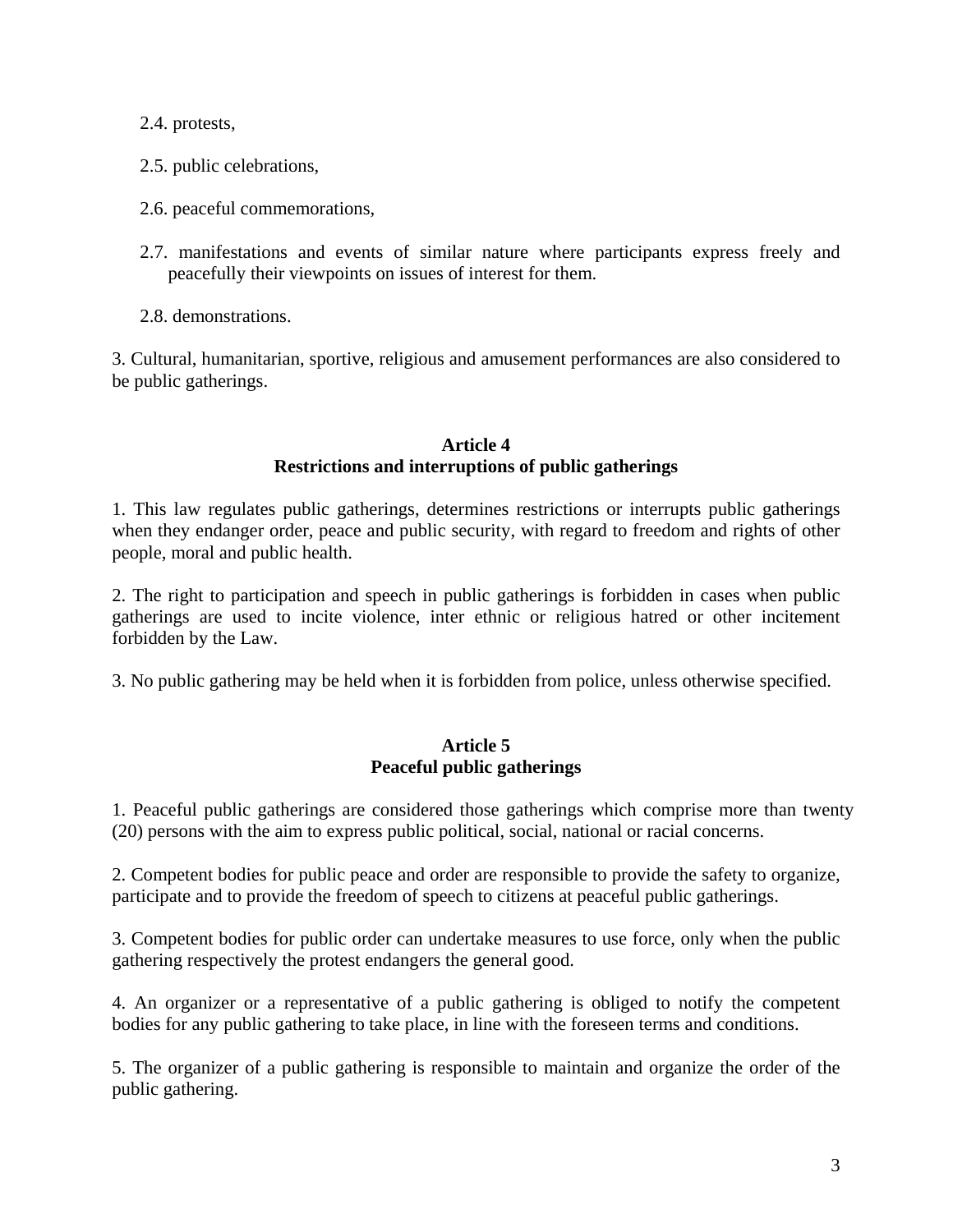6. The organizer of a public gathering is responsible to undertake all measures to organize the public gathering, in compliance with this law

### **Article 6 The notice for peaceful public gatherings**

1. The notification for organization of the public gathering, aim of the gathering, time and place of organization shall be made at the Kosovo police in the place where the gathering shall be held.

2. The notification shall be made at the latest seventy two (72) hours before the public gathering is held.

3. Kosovo Police authorities shall inform the organizer no later than forty eight (48) hours prior to the gathering on permission or prohibition of the public gathering. If the decision on prohibiting the public gathering is not issued within the foreseen time, then such gathering shall be considered as permitted.

4. The notice for public gathering must comprise:

- 4.1. the purpose, time and location,
- 4.2. duration of the peaceful public gathering,
- 4.3. data on the organizer or the representative,
- 4.4. data on the leader of the public gathering,
- 4.5. number of duty guards,
- 4.6. approximate number of participants

5. The time and location of the gathering shall be decided by the organizer. No public gathering shall be allowed within the space of a public institution.

#### **Article 7**

1. Gatherings that may be held without notice are those which take place in indoor premises or premises foreseen for purposes like: meetings, tribunes, round tables of registered political parties and unions.

2. No notice is required for gatherings if they are to be held in: stadiums, cinema halls, theatres etc and which do not require additional security measures,

3. Public gatherings may be held at any suitable location.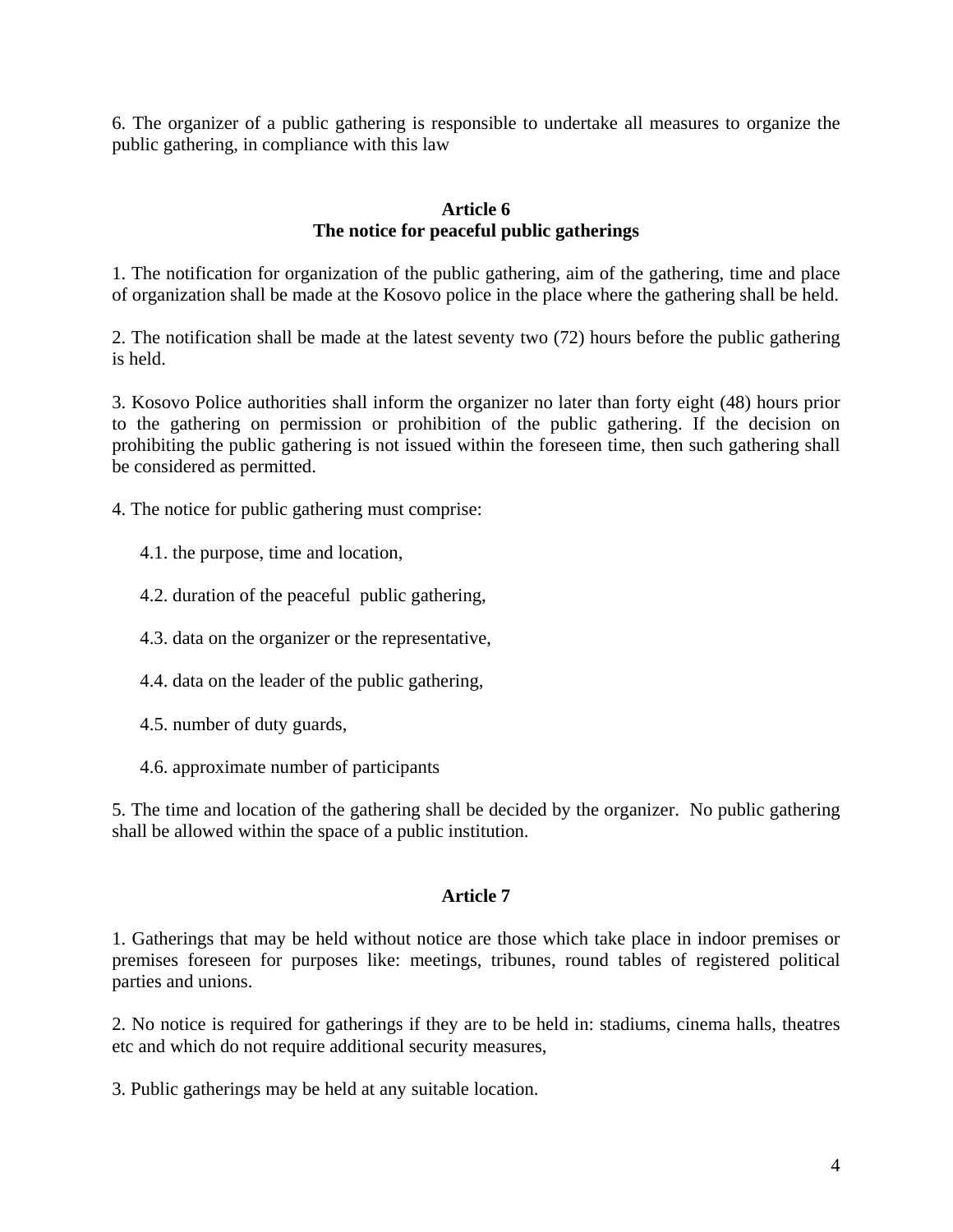- 4. The following locations are exempted from paragraph 3 of this article:
	- 4.1. near hospitals and locations where first aid vehicles might be obstructed and the quietness of hospitalized persons might be spoiled,
	- 4.2. near nursery schools and primary schools during the school hours,
	- 4.3. in national and natural protected parks except when the public gathering has a purpose of protecting the nature and the environment,
	- 4.4. near monuments and premises of high cultural and historical value with an aim of protecting them from possible damages,
	- 4.5. in crossroads and highways in order not to obstruct the movement of vehicles,
	- 4.6. in other locations where, taking into account the time, the number of participants and the purpose, the gathering might seriously disturb a large number of citizens.

## **Article 8**

1. The Kosovo Police may forbid a calm public gathering when if they consider that:

- 1.1. the notice for the public gathering was not made on due time,
- 1.2. it is foreseen to be held in a place that is prohibited under this law,
- 1.3. the aims of the gathering incite or call for inter-ethnic, religious, racial, political violence and hatred.
- 1.4. there are substantial reasons that the gathering might be used for violence.

2. The public gathering according to paragraph 1 of this article can be prevented from taking place twenty four (24) hours prior to the commencement.

3. The organizer or the representative of the public gathering, who is not satisfied with the decision of the authority to prohibit the public gathering, has the right of appeal to the competent court to review the case within three (3) days.

4. On this occasion the court shall decide on a fast track procedure.

5. A spontaneous gathering having no organizer, which may turn into a violent gathering, is prohibited.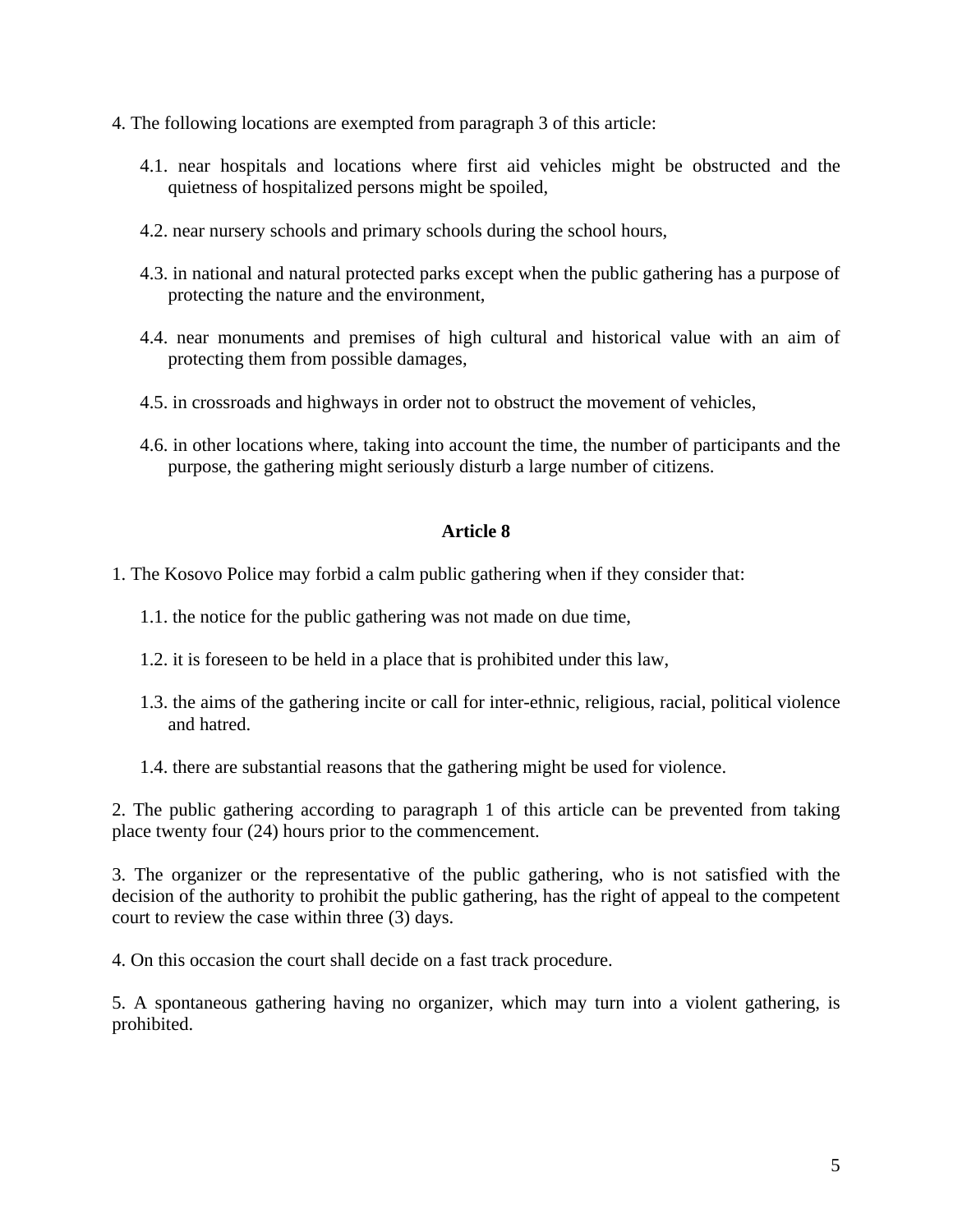#### **Article 9**

# **Responsibilities of the organizer for organizing a calm public gathering**

1. The organizer must undertake all measures for keeping peace and order at the public gathering.

2. The organizer must secure a sufficient number of duty guards to maintain order.

3. The organizer can entrust duty-guarding to legally operating security companies licensed in compliance with the law.

4. The organizer must undertake all measures for the participants to come unarmed and not to cause damages.

5. On request of the organizer, Kosovo police can cooperate to maintain order and undertake measures against persons acting in contradiction with the law.

6. The organizer must create space for Kosovo police vehicles, first aid, fire rescue vehicles during the time of gathering.

## **Article 10**

The police shall maintain peace and order around the location where the public gathering takes place.

#### **Article 11**

1. Participants of the gathering or peaceful public protest are prohibited from carrying weapons or any other prohibited items, as well as from carrying or selling alcohol.

2. Participants of the peaceful public gathering are prohibited from carrying or wearing: clothes, symbols, marks, inscriptions or any other distinguishing items which incite or call for inter-ethnic, political, religious, racial, social or similar violence or hatred.

#### **Article 12 Duty guards**

1. Duty guards are adult persons assigned by the organizer of the public gathering to maintain the order in the public gathering.

2. Duty guards are responsible for the protection of properties that may by damaged by the participants during the public gathering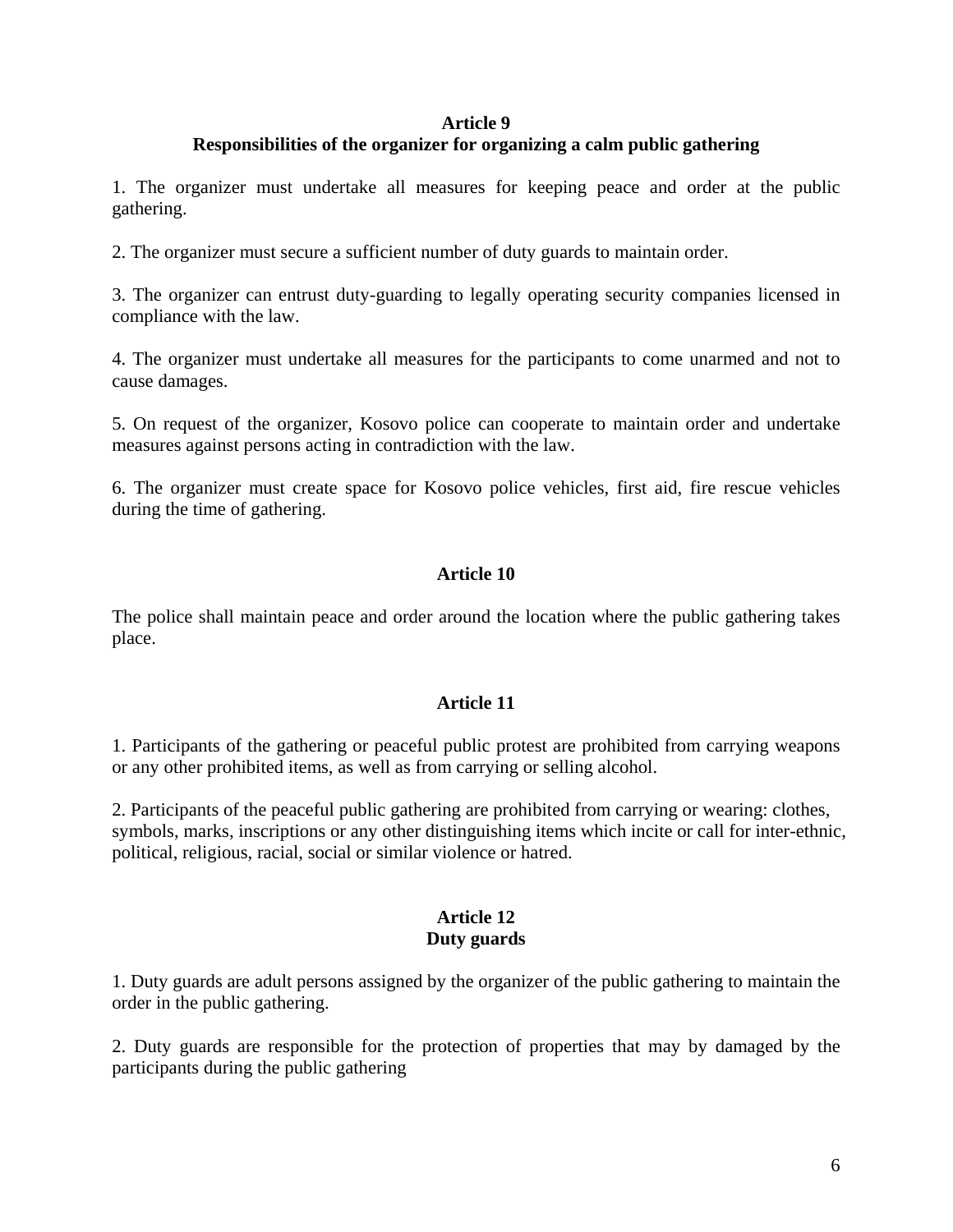3. Duty guards should immediately hand in to the police the participant or any other person violating peace and order, carrying weapons or any other dangerous items or prohibited signs, during the public gathering.

4. During the public gathering, with the purpose of maintaining the order, duty guards are entitled to:

4.1. control persons entering the location of a public gathering;

4.2. prohibit persons from entering that might violate the order;

4.3. stop the movement of participants outside of the location of the public gathering;

4.4. detain (hand in to the police) persons violating order;

5. During the public gathering, the duty guards must put on a distinctive ribbon and must adhere to the instructions of the leader of the gathering.

6. Also, the duty guards are not allowed to carry weapons, items or signs prohibited under paragraph 2 of Article 11 of this law.

# **Article 13**

1. The leader of the gathering or peaceful public protest is a person appointed by the organizer to assign duty guards to ensure the proper organizing of the gathering.

2. The leader can undertake additional measures concerning order and security of the public gathering.

3. The leader may call the peaceful gathering to end earlier, if he considers that the further continuation of the gathering might lead to violence.

4. After the situation has been settled, the leader may call for the continuation of the gathering.

5. The leader may expel from the public gathering persons who do not adhere to the rules of the gathering. Such persons must immediately leave the place of the gathering.

6. The police, respectively the highest competent bodies, may postpone or stop the gathering, if:

6.1. the notice was not made or the gathering was refused;

6.2. the gathering does not take place at the location given in the notice;

6.3. there are armed participants;

6.4. if the participants call for or incite violence, hatred;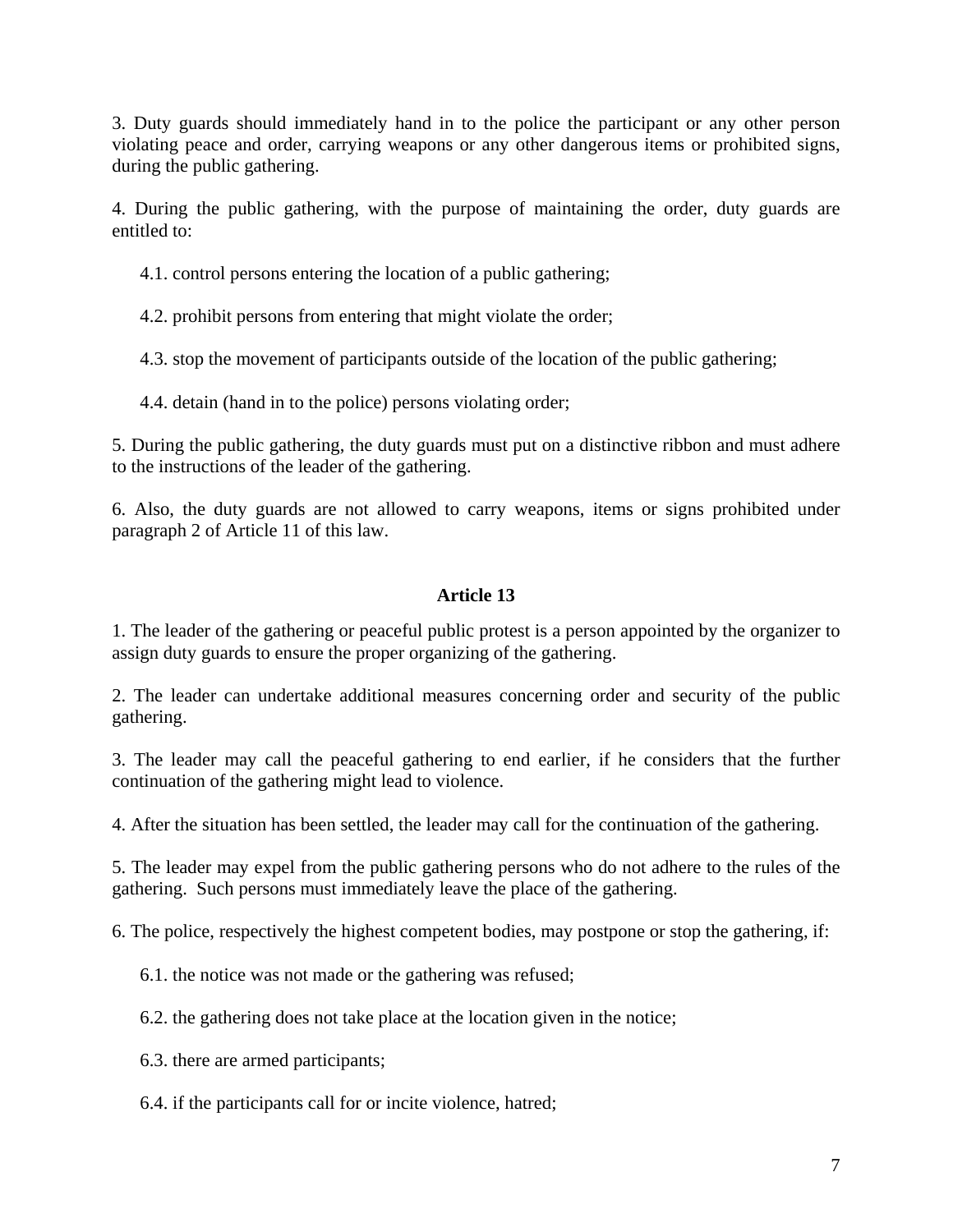6.5. if the duty guards can not maintain peace and order;

6.6. if the public gathering or the protest seriously jeopardizes peace, security and order.

7. The official person who decides to stop the public gathering can require from the leader of the gathering to ask the participants to disperse peacefully.

8. If the leader, respectively the participants do not act according to paragraph 7 of this Article, then the competent officer may undertake necessary measures to disperse the participants.

## **Article 14 Urgent gatherings**

1. On urgent circumstances the gathering may be held without respecting the terms of seventy two (72) hours, provided by this law, but necessarily must submit a notice in writing containing the details defined under paragraph 4 of Article 6 of this law, as well as the reason for the urgency.

2. The notice should be given immediately, but not later than three (3) hours before the gathering takes place.

## **Article 15 Gatherings in private zones**

1. Public gatherings may be held in private properties without notifying the police.

2. The police can not enter private properties, where public gatherings take place, without the permission of the organizer of the gathering or of the property owner, except for flagrant cases when life and health of the participants are jeopardized.

## **Article 16 Public protests**

1. Public protests may be held in open environment or indoor premises foreseen or suitable for protests.

2. Public protests may not be held in open places foreseen in paragraph 4 of Article 7, of this Law;

3. The organizer of the protest must inform about the protest;

4. The responsibilities of the organizer for the public protest are same as those foreseen in article 9 of this law;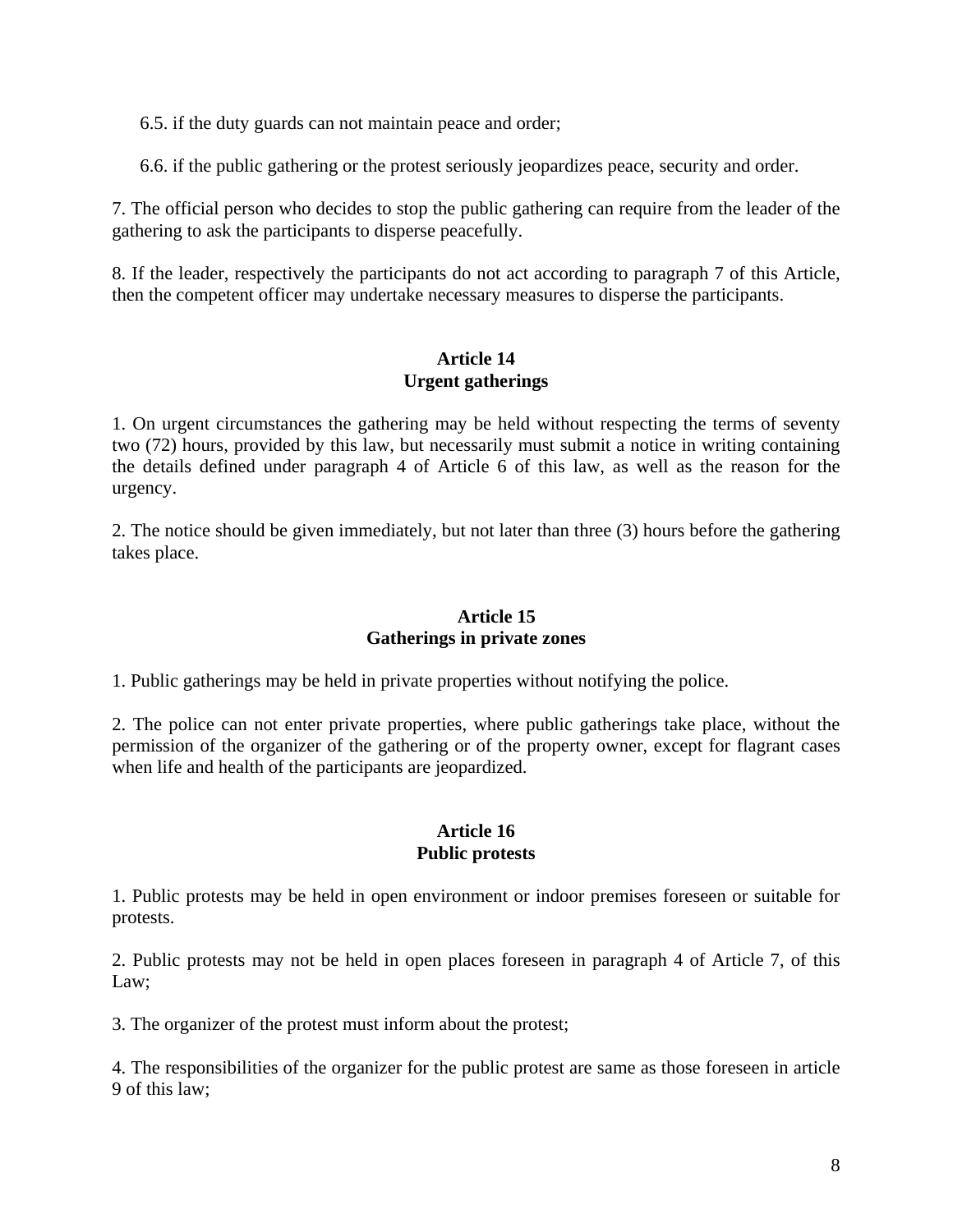- 5. The responsibilities foreseen for duty guards in article 12 are valid for public protests as well
- 6. The public protest shall be notified at least seventy two (72) hours prior to the public protest.
- 7. This notification must be submitted to the police and it must comprise:
	- 7.1. the name, surname, personal ID number, address as well as the post of the organizer at the organization or entity that organizes the protest;
	- 7.2. data of the leader of the protest, duty guards engaged and their number;
	- 7.3. the purpose of the public protest, time and location;
	- 7.4. measures undertaken for order and security;
	- 7.5. the number of duty guards;
	- 7.6. the approximate number of participants.

#### **Article 17**

1. Based on the request for public protest, the police shall evaluate if there are reasonable conditions and circumstances for the protest in respect of security.

2. The police may refuse the request for public protest if they consider that:

- 2.1. the notice for the protest was not made duly;
- 2.2. the foreseen location of the protest is prohibited;
- 2.3. the purpose of the protest is to call for or to incite inter-ethnic, religious, racial or similar violence or hatred;
- 2.4. there are reasons to believe that the protest might violate peace and order or might lead to the damaging of premises of general importance;

2.5. if another protest or public gathering is allowed at the same place and time.

3. When the police determines that there are no reasonable conditions and circumstances in respect of security, then the police may forbid twenty four (24) hours prior to the protest.

4. A claim may be made against this decision within forty eight (48) hours to the highest police bodies.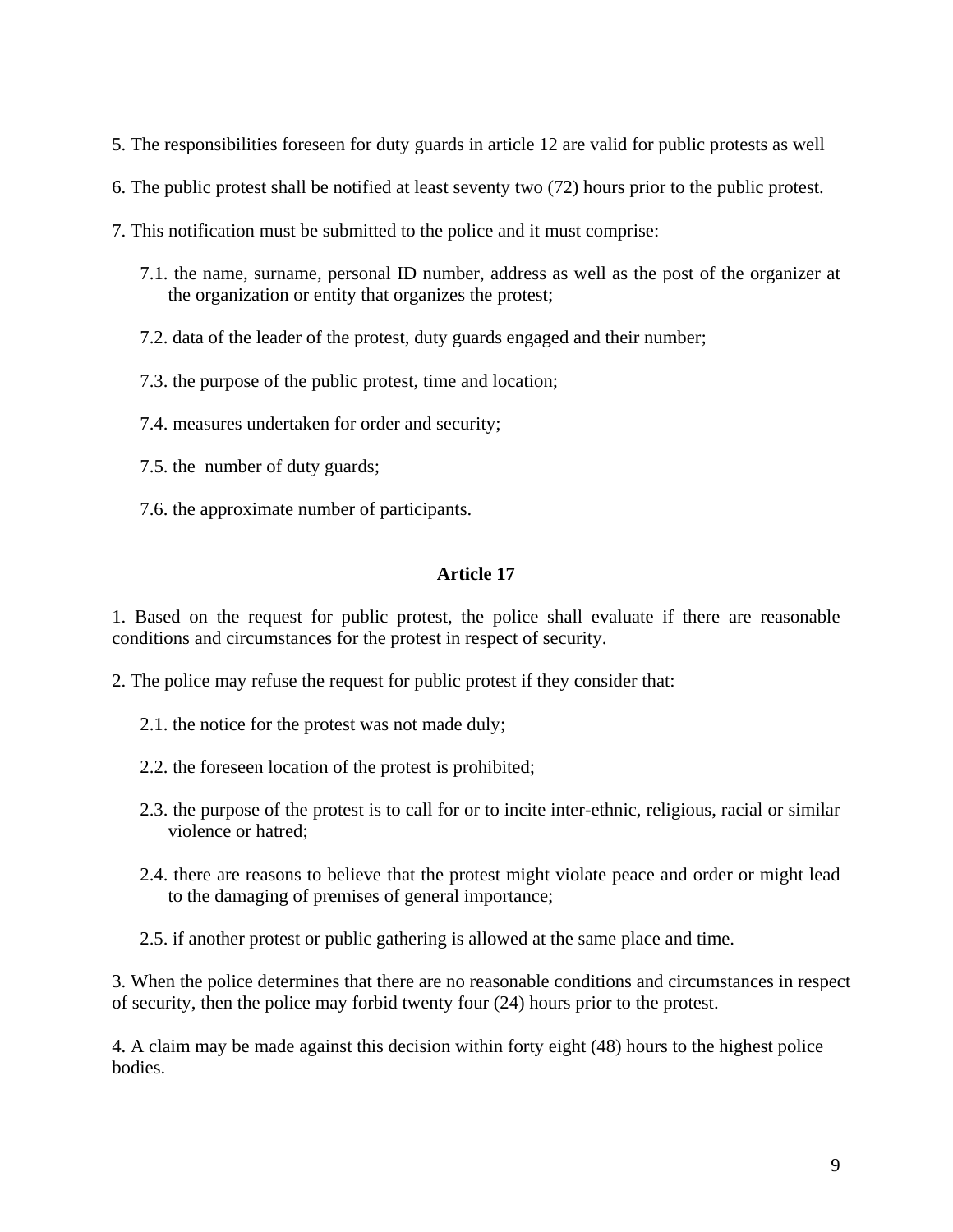5. These bodies are obliged to decide within forty eight (48) hours on the complaint and to inform the organizer.

6. In case the claimant is not satisfied with the decision from paragraph 5 of this article, he can address the court. In this case the court shall decide on fast track procedure.

# **CHAPTER III**

### **Article 18 Public Manifestation**

1. Public manifestations may be held at open locations or indoor premises foreseen or suitable for such events.

2. The organizer of the public manifestations may be a natural or legal person according to the rules provided under this law.

3. Ninety-six (96) hours notice must be given prior to the public manifestations.

4. The notice for the public manifestations must be made to local police authorities where the manifestation is going to be held.

- 5. The notice for the public manifestation must comprise:
	- 5.1. the name, surname, personal ID number, place of birth and address as well as other data of the organizer;
	- 5.2. data of the leader of the protest;
	- 5.3. organizing of order, peace and security and the number of duty guards;
	- 5.4. nature of the event;
	- 5.5. date, time and location;
	- 5.6. the approximate number of participants.

6. The organizer of the public manifestation at open locations is responsible to hand in the data provided under paragraph 5 of this Article and the measures to be undertaken in compliance with the provisions in the sphere of traffic, if the manifestation might obstruct the traffic security.

7. Based on the notice, the police authorities shall evaluate if there are suitable conditions for the public manifestation in respect of security;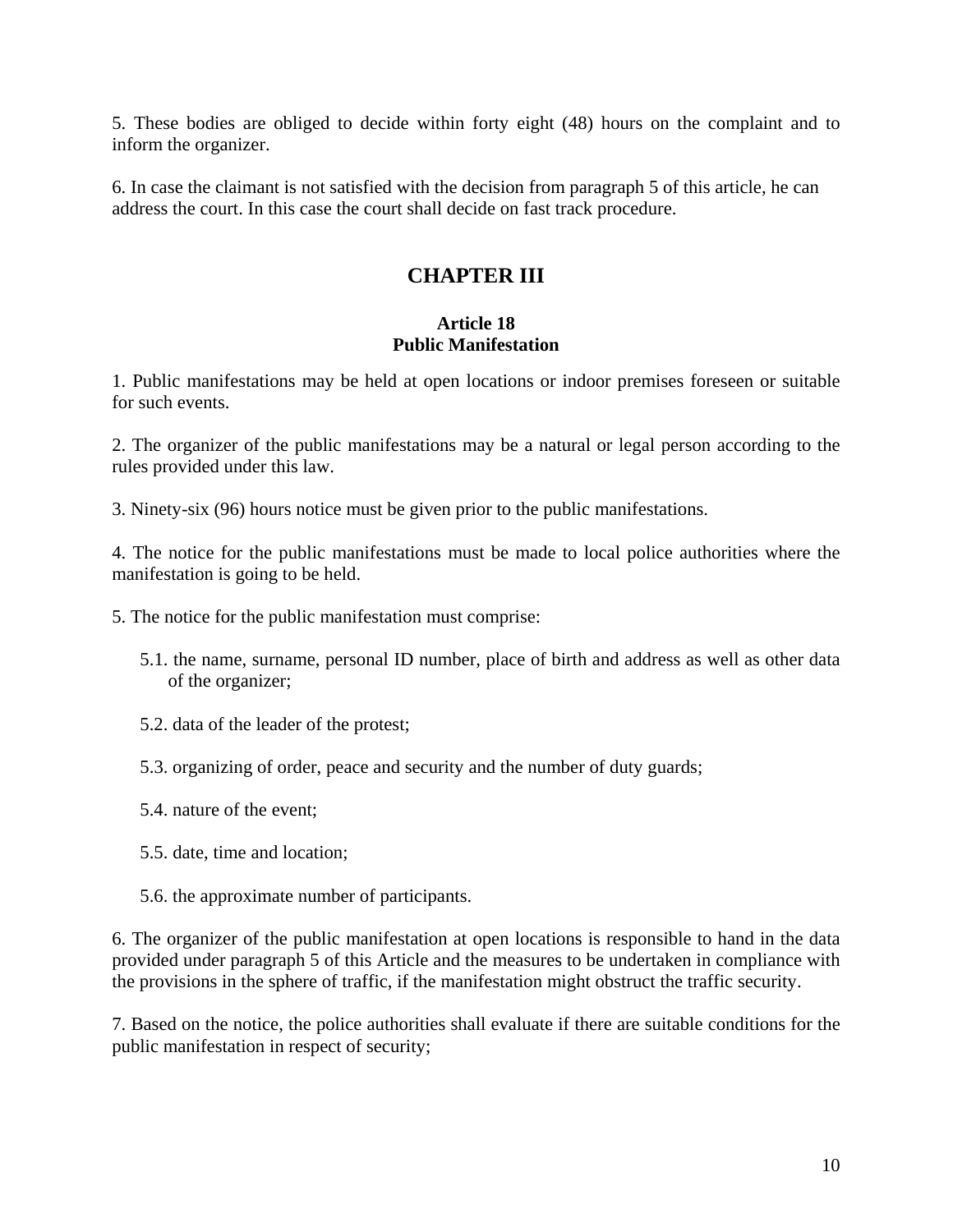8. In line with paragraph 6 of this article, the police may ask the organizer to increase the measures of security, of order, respectively to increase the number of duty guards.

9. If the police authorities evaluate that the organizer has not increased the security measures and that the public manifestation might lead to the violation of public security and order, then the police may prohibit the manifestation twenty four (24) hours beforehand.

10. The police may prohibit the public manifestation if they consider that:

- 10.1. the notice was not duly made;
- 10.2. the requirements under paragraph 8 of this Article were not considered;
- 10.3. the location foreseen is not suitable for those purposes or is not suitable for public manifestation;
- 10.4. there are reasons to believe that public manifestation shall violate the general security, peace and order, public moral, general health or shall pollute the environment.

11. A claim against the decision of police authorities may be made to the highest police bodies within forty eight  $(48)$  hours.

12. Competent bodies shall make the final decision within forty eight (48) hours and shall inform the organizer

13. In case the claimant is not satisfied with the decision from paragraph 12 of this article, he can address the court. In this case the court shall decide on fast track procedure.

## **Article 19**

1. On the occasion of engaging the police with additional security measures during the sport, cultural or entertaining event, the organizer is responsible for the compensation of expenses caused by that engagement.

2. The organizer shall conclude an arrangement with the police for the compensation of expenses forty eight (48) hours prior to the public manifestation.

3. The organizer is responsible to compensate the expenses caused by the participants of the public manifestations at premises or locations provided under paragraph 1 of Article 18 of this law.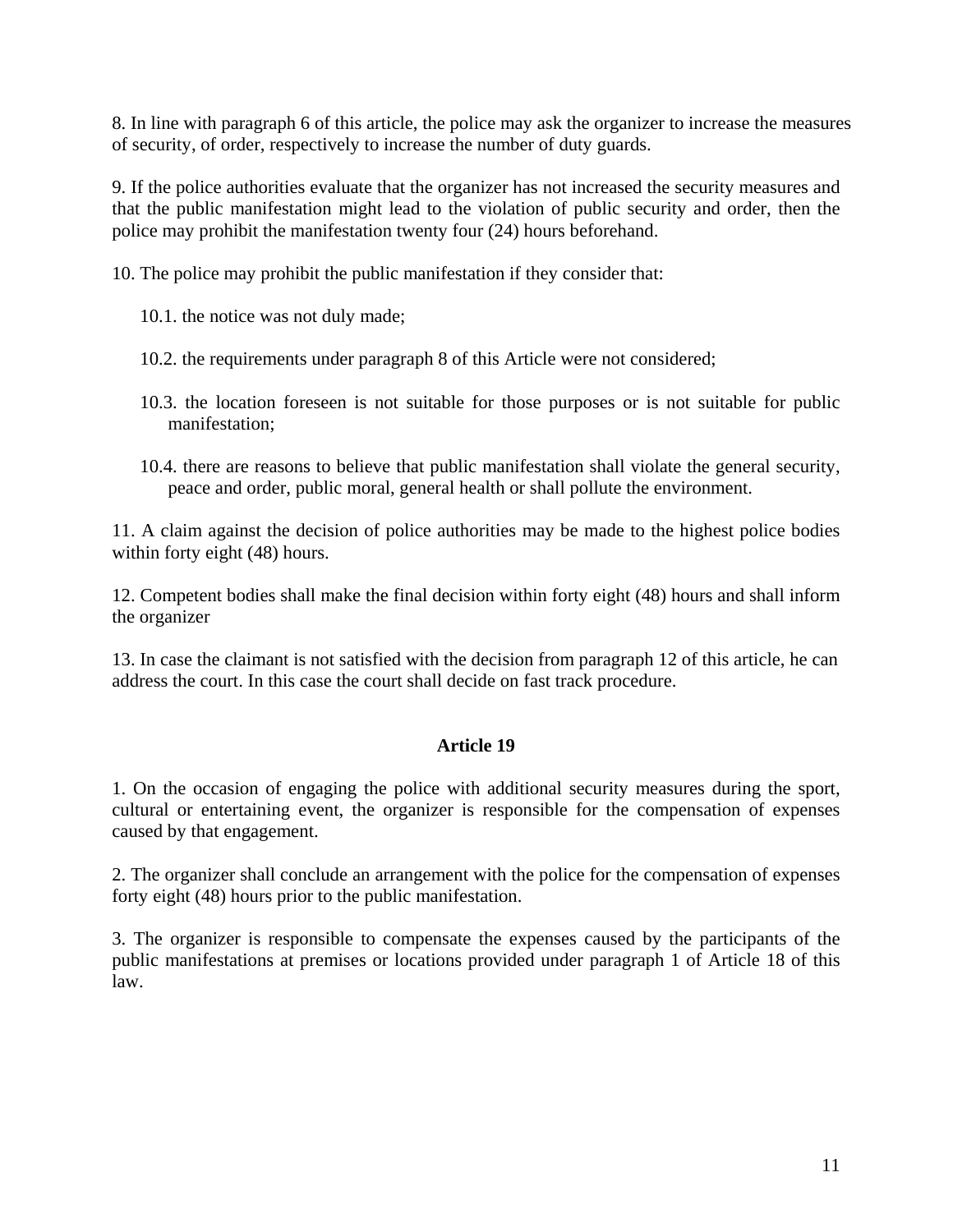### **Article 20 Other similar gatherings**

1. Gatherings such as: religious, weddings, funerals and other similar gatherings require no notice.

2. Exceptionally from paragraph 1 of this article, gatherings which independently from their nature or number of participants require additional security measures outside of normal engagement by the police shall be notified.

3. The notice under paragraph 2 of this article must be made not later than twelve (12) hours prior to the gathering.

4. The notice for the kind of gatherings must be made according to paragraph 2 of Article 6 of this law.

## **Article 21 Penalty measures**

- 1. With the amount of one hundred (100) two hundred (200) Euros shall be the fined, if:
	- 1.1. the organizer of the public gathering or protest has not given notice in compliance with paragraph 4 of Article 5 this law;
	- 1.2. the organizer carries on the public gathering or protest despite the police prohibition (Article 8 of this law.);
	- 1.3. the organizer did not undertake extra security measures (paragraph 8 of Article 18 of this law),
	- 1.4. the organizer did not give notice for other public gatherings and for which he was obliged to do so (Article 20 of this law);
- 2. An amount of two hundred- five hundred  $(200 500)$  Euro shall be the fine, if:
	- 2.1. the leader does not call for an end of the public gathering or protest (paragraph 3 of Article 13 of this law);
	- 2.2. the leader does not call for an end of the public gathering or protest on request of the police (paragraph 7 of Article 13 of this law);
- 3. An amount of five hundred-seven hundred (500 700) Euro shall be the fine, if:
	- 3.1. the organizer carries on with the public protest without the permit issued by the police authorities (paragraph 2 of Article 17 of this law);